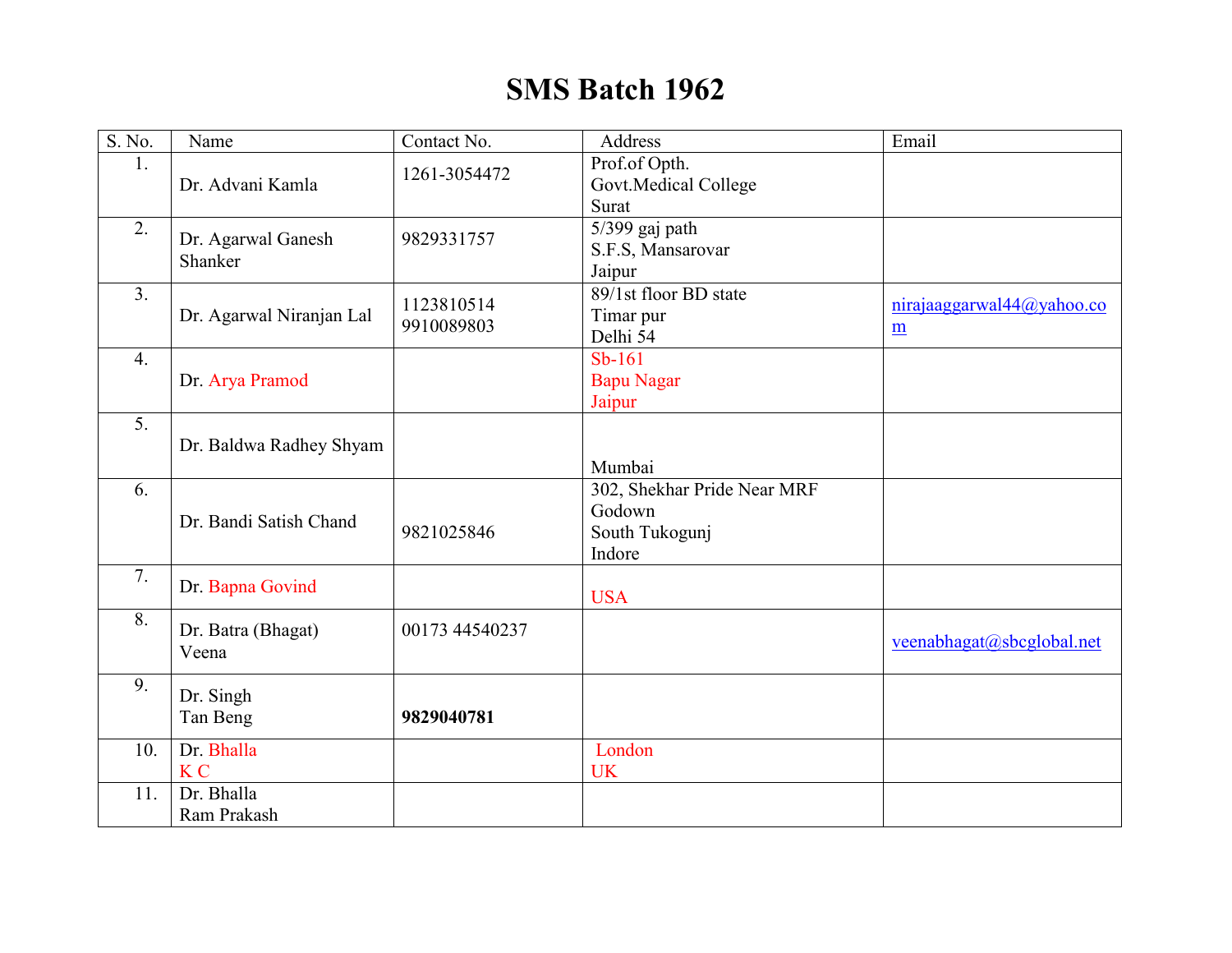| 12. | Dr. Bhanbhani<br>Neelam            |                                   | 70, Ashok Marg<br>Anasagar Link Road<br>Ajmer                      | $n$ arendranilam $\omega$ hotmail.com |
|-----|------------------------------------|-----------------------------------|--------------------------------------------------------------------|---------------------------------------|
| 13. | Dr. Bhanbhani<br>Narendra Nath     |                                   | 70, Ashok Marg<br>Anasagar Link Road<br>Ajmer                      |                                       |
| 14. | Dr. Bhandari<br>Man Singh          |                                   | <b>J</b> S Pathology<br>Govt.Hospital<br>Jalore                    |                                       |
| 15. | Dr. Bhargava<br>Aruna              |                                   | 14, Rainbow Wozy, Abingdon<br>Oxford Shere, Ox 142-Pf<br><b>UK</b> |                                       |
| 16. | Dr. Bhargava<br>Shanti Swaroop     | 0141-2600865                      | 679, Adarsh Nagar, Jaipur 302004<br>Jaipur                         |                                       |
| 17. | Dr. Bhargava<br>Someshwar          | 613-744-8332                      | 11 Burrows Road<br>Ottawa ON-K1J6E5<br>Canada                      | someshanju@yahoo.ca                   |
| 18. | Dr. Bhargava<br><b>Umesh Kumar</b> | 2705365<br>9828112908             | Sb-16, Bhawani Singh Marg<br>Opp S.D.M.H<br>Jaipur                 |                                       |
| 19. | Dr. Bhatnagar<br>Kamla             | 7579699, 7579460<br>9867368808 pp | Mumbai                                                             |                                       |
| 20. | Dr. Bohra<br>Neelam K              | $6.8472E+13$                      | $B-65$<br>Friends Colony (West)<br>New Delhi                       |                                       |
| 21. | Dr. Chablani<br>Prakash            | 2724784<br>9829016777             | 39, Taru Chhaya Nagar<br><b>Tonk Road</b><br>Jaipur                | chablanijyoti@yahoo.co.in             |
| 22. | Dr. Chablani<br>Ramesh             |                                   |                                                                    |                                       |
| 23. | Dr. Chahal<br>Jarnail Singh        |                                   | Pal Nursing Home<br>Opp Govt.Hospital<br>Sriganganagar             |                                       |
| 24. | Dr. Dalal<br>Pankaj                | 315-638-1317                      | 8323 Partrdge Berry DR<br>Baldwinsvilla                            |                                       |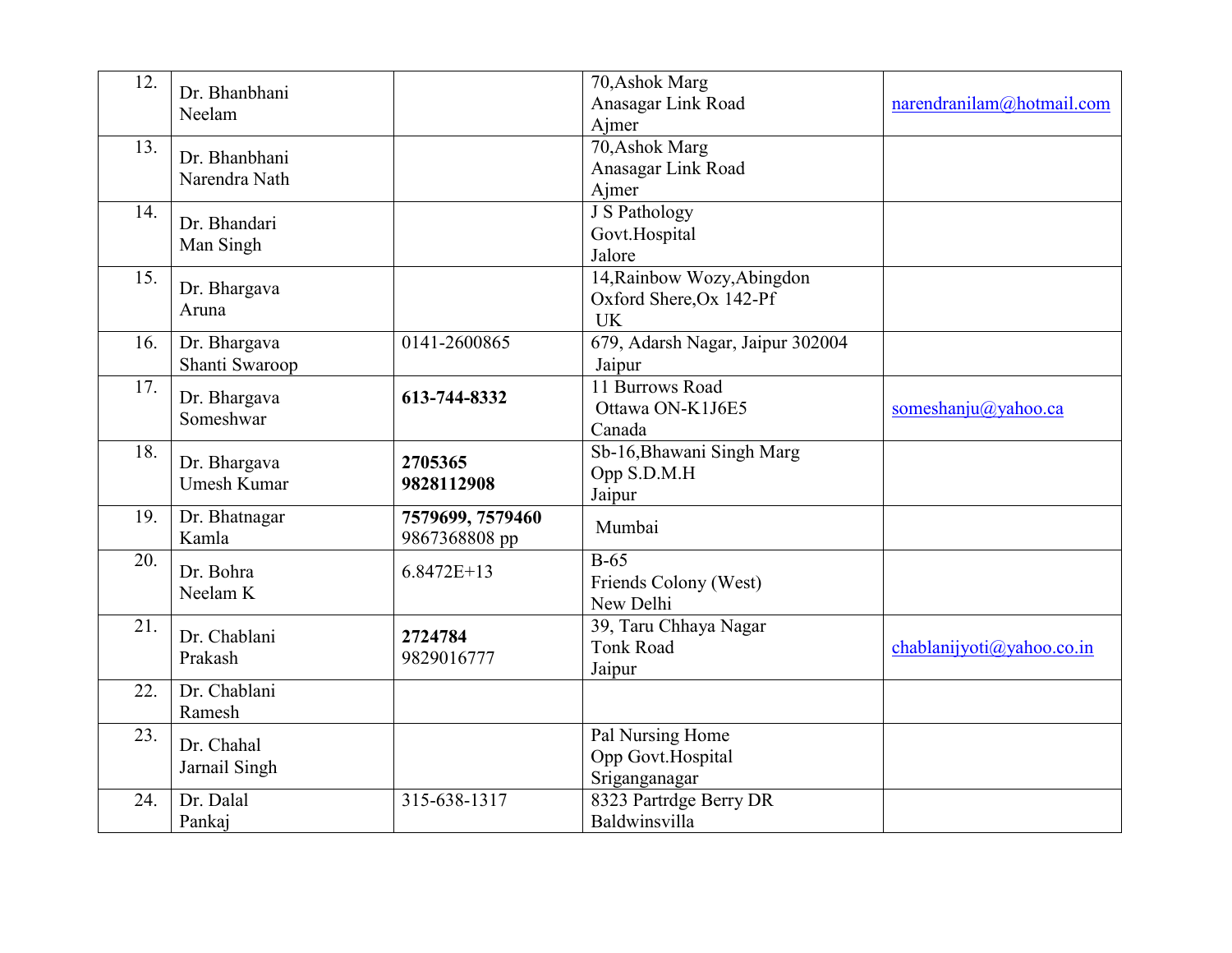|     |                       |                   | <b>NY 13027</b>          |                                  |
|-----|-----------------------|-------------------|--------------------------|----------------------------------|
|     |                       |                   | <b>USA 13090</b>         |                                  |
| 25. | Dr. Fauzdar           |                   | 96, Gulab Nagar          |                                  |
|     | Hari Singh            | 9413324600        | Khema Ka kuwan, Pal Road |                                  |
|     |                       |                   | Jodhpur                  |                                  |
| 26. | Dr. Fauzdar           |                   | Govt.Hospital            |                                  |
|     |                       | 9414528141        | Sagwara                  |                                  |
|     | Sweety                |                   | Dungarpur                |                                  |
| 27. |                       |                   | B-70, 10-B Scheme        |                                  |
|     | Dr. Gahlot            | 2761677           | Gopalpura By Pass        |                                  |
|     | Govind Singh          | 9414075231        | Jaipur                   |                                  |
| 28. |                       |                   | B-70, 10-B Scheme        |                                  |
|     | Dr. Gahlot            |                   | Gopalpura By Pass        | sudhagahlot@gmail.com            |
|     | Sudha                 | 9461519953        | Jaipur                   |                                  |
| 29. |                       |                   | 3 Peaks Hill             |                                  |
|     | Dr. Goyal             | 0044 208 668 2664 | PURLEY, Surrey           |                                  |
|     | Raj Kumar             |                   | London-CR2 3JG           | $geolonline(\partial gmail.com)$ |
|     |                       |                   | <b>UK</b>                |                                  |
| 30. |                       |                   | E 86, Nirman Nagar       |                                  |
|     | Dr. Goyal             | 0141-2812409      | Police Path, Ajmer Road  |                                  |
|     | Ram Chandra           | 9829587777        | Jaipur                   |                                  |
| 31. | Dr. Grewal            |                   |                          |                                  |
|     | Kartar                |                   |                          |                                  |
| 32. | Dr. Guliyani          |                   | Tonk                     |                                  |
|     | <b>Amarjeet Singh</b> |                   |                          |                                  |
| 33. |                       |                   | 1601, Midwest Club       |                                  |
|     | Dr. Gupta             |                   | Oak Brook, Illinois      |                                  |
|     | <b>Brahma Nand</b>    |                   | <b>USA</b>               |                                  |
| 34. | Dr. Gupta             |                   |                          |                                  |
|     | Champa Lal            |                   |                          | cgupta $45@$ yahoo.com           |
| 35. |                       |                   | C.M.H.O                  |                                  |
|     | Dr. Gupta             |                   | Neem Ka Thana            |                                  |
|     | Prabhu Dayal          |                   | Sikar                    |                                  |
| 36. | Dr. Gupta             |                   | A-266, Deep Shika        |                                  |
|     | Prem                  |                   | Talwandi                 |                                  |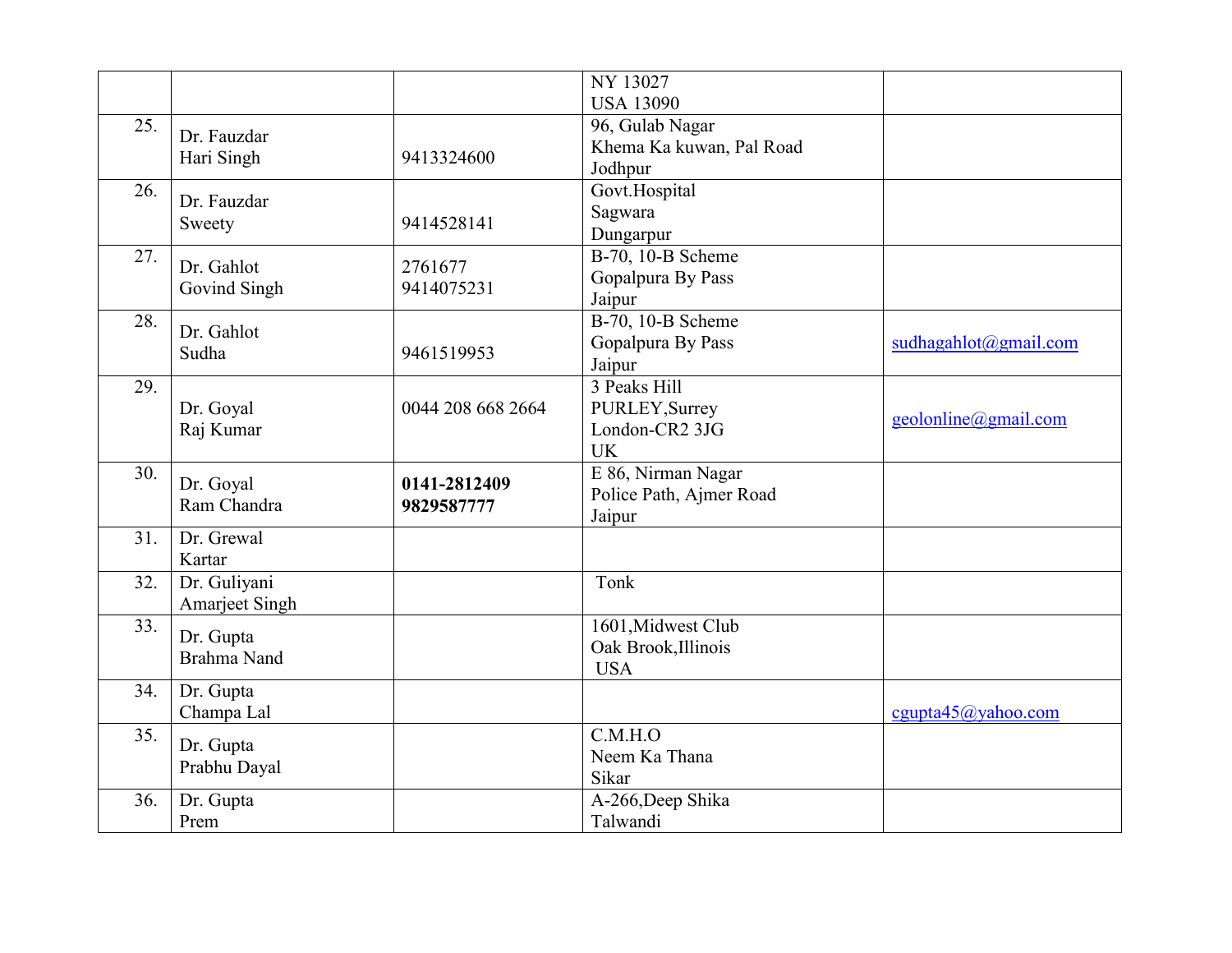|     |                               |                                   | Kota                                                                  |                           |
|-----|-------------------------------|-----------------------------------|-----------------------------------------------------------------------|---------------------------|
| 37. | Dr. Gupta<br>Satish Chandra   | 2564998<br>9413417608             | Opp.Laxmi Vilas Hotel<br>Ram Singh Road<br>Jaipur                     | segupta1scg(a)gmail.com   |
| 38. | Dr. Gurtu<br>Jai Nath         | 475-8252                          | Surya Vihar 4 A<br>36/2B, Garcha Road<br>Calcutta-700019              | $in$ gurtu@hotmail.com    |
| 39. | Dr. Gurudasani                |                                   | Box 1493                                                              | yogesh.gurdasani@gmail.co |
|     | Yogesh                        | 00971-50-7782033                  | Dubai                                                                 | m                         |
| 40. | Dr. Gusalavan<br>$\mathbf{V}$ |                                   |                                                                       |                           |
| 41. | Dr. Hakim<br>Abdul            | 9414043426                        | M G Hospital<br>Jodhpur                                               |                           |
| 42. | Dr. Jain<br>Babu Lal          | 9414043426                        | <b>Bangar Hospital</b><br>Pali                                        |                           |
| 43. | Dr. Jain<br>Devendra          | 9414794984                        | S-2031ane no 5, Mahavir Ngr.1st<br>Tonk Road<br>Jaipur                |                           |
| 44. | Dr. Jain<br>Leela             | 16303257571<br>16309861198        | 143, Chaucer Court<br>Willow Brook, Illinois 6054<br><b>USA 60521</b> |                           |
| 45. | Dr. Jain<br>Uma               |                                   |                                                                       |                           |
| 46. | Dr. Jawa<br>J C               | 2291526                           | G-150-151 Udai Path<br>Shyam Nagar Ext.<br>Jaipur                     |                           |
| 47. | Dr. Johari<br>Ashok           |                                   | Dubai                                                                 |                           |
| 48. | Dr. Joshi<br>Ravindra k.      | 011-5506365,5527794<br>9999463972 | $B-1/A-76-B$<br>Janak Puri<br>New Delhi-110058                        |                           |
| 49. | Dr. Joshi<br>Vinod            | 216-473-4932                      | 2585, Butternut Lane<br>Pepper Pike, Oh<br><b>USA 44124</b>           | vjoshi2001@hotmail.com    |
| 50. | Dr. Kalia Bhupendra           |                                   | Bikaner                                                               |                           |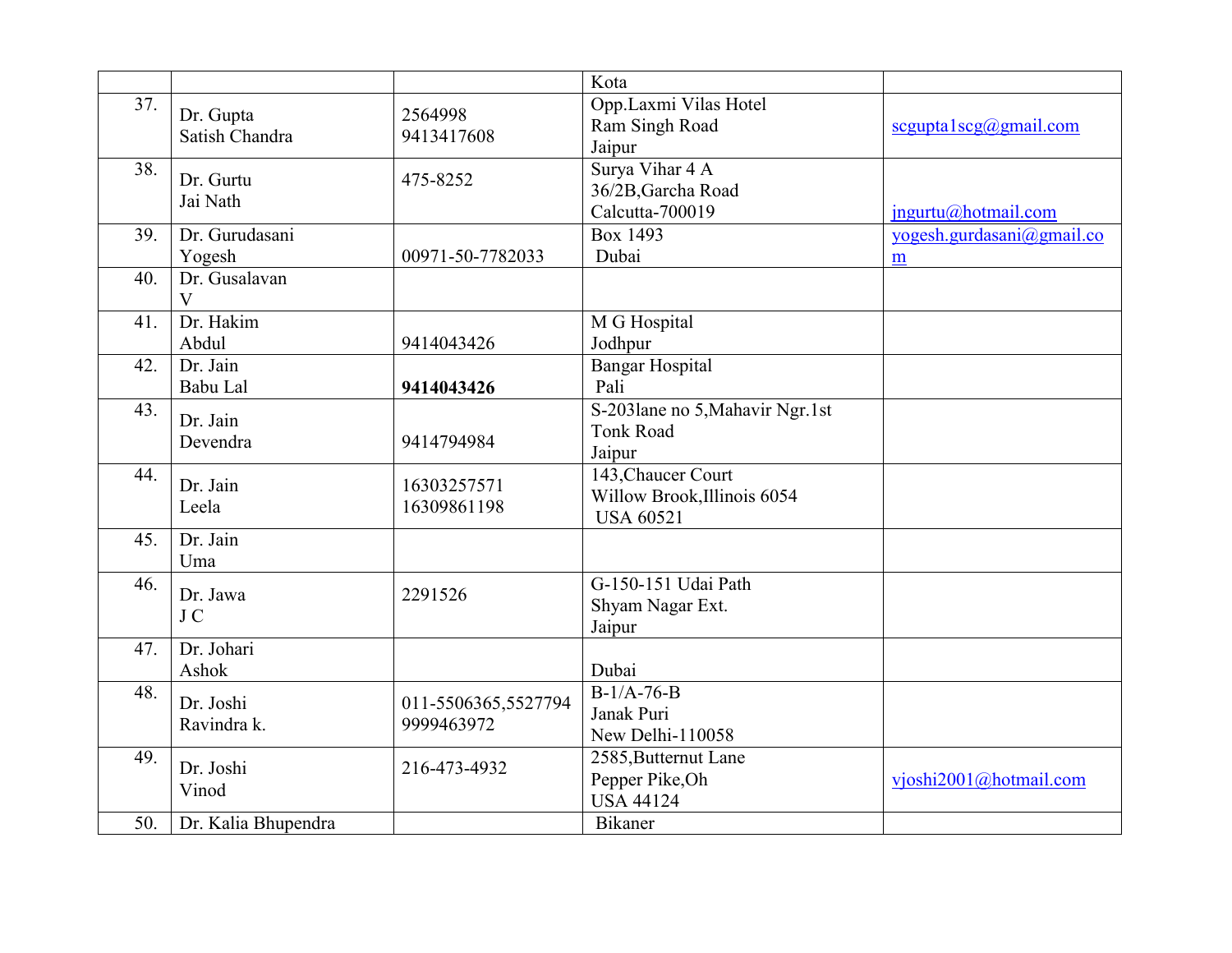| 51. | Dr. Kalla<br>Deo Narayan    | 2652246<br>9414043781,<br>9414042825 | $4 Ch$ 15<br>Jawahar Nagar<br>Jaipur                                                  | dnkalla $45$ @yahoo.in              |
|-----|-----------------------------|--------------------------------------|---------------------------------------------------------------------------------------|-------------------------------------|
| 52. | Dr. Kapoor<br>Hira Lal      | 00 441524852071                      | 25, Midhleton Rd, Heyshem<br>Morcombe, Lancashaire<br>LA <sub>32DE</sub><br><b>UK</b> | hirakapuruk@yahoo.co.uk             |
| 53. | Dr. Karamchandani<br>Ashok  | 00971-50-6511262                     | Box 1493<br>Dubai                                                                     | docashok@eim.ac                     |
| 54. | Dr. Kasliwal<br>Dev Kumar   | 2620610<br>9414043757                | C-230 Gyan Marg<br><b>Tilak Nagar</b><br>Jaipur                                       | dr.dkkasliwal@yahoo.com             |
| 55. | Dr. Kasliwal<br>Santosh     | 9414043757<br>9414043757             | C-230 Gyan Marg<br>Tilak Nagar<br>Jaipur                                              |                                     |
| 56. | Dr. Kaur<br>Ranjeet         |                                      |                                                                                       |                                     |
| 57. | Dr. Kavia<br>V <sub>D</sub> | 1452641872<br>9461142290             | 3 Ga 12, Mansarovar Colony<br>Vaishali Nagar<br>Ajmer                                 |                                     |
| 58. | Dr. Kedia<br>Pushpa         |                                      | <b>UK</b>                                                                             |                                     |
| 59. | Dr. Khandelwal<br>Ghisa Ram | 01460-222439<br>9414017988           | Khandelwal Nursing Home<br>Khairtal<br>Alwar                                          |                                     |
| 60. | Dr. Khunteta<br>Shyam Lal   |                                      | Srimadhopur                                                                           |                                     |
| 61. | Dr. Kothari<br>Kunal        | 2743953<br>9829066158                | N-6, Greater Kailash Colony<br>N-6 greater kailash lal Kothi<br>Jaipur-15             | drkunalkothari. $69$ @gmail.co<br>m |
| 62. | Dr. Kumbhare<br>Shobha      |                                      | Mumbai                                                                                |                                     |
| 63. | Dr. Kuntal V S              |                                      | 3, Mahila Chikitsalaya<br>Sanganeri Gate                                              |                                     |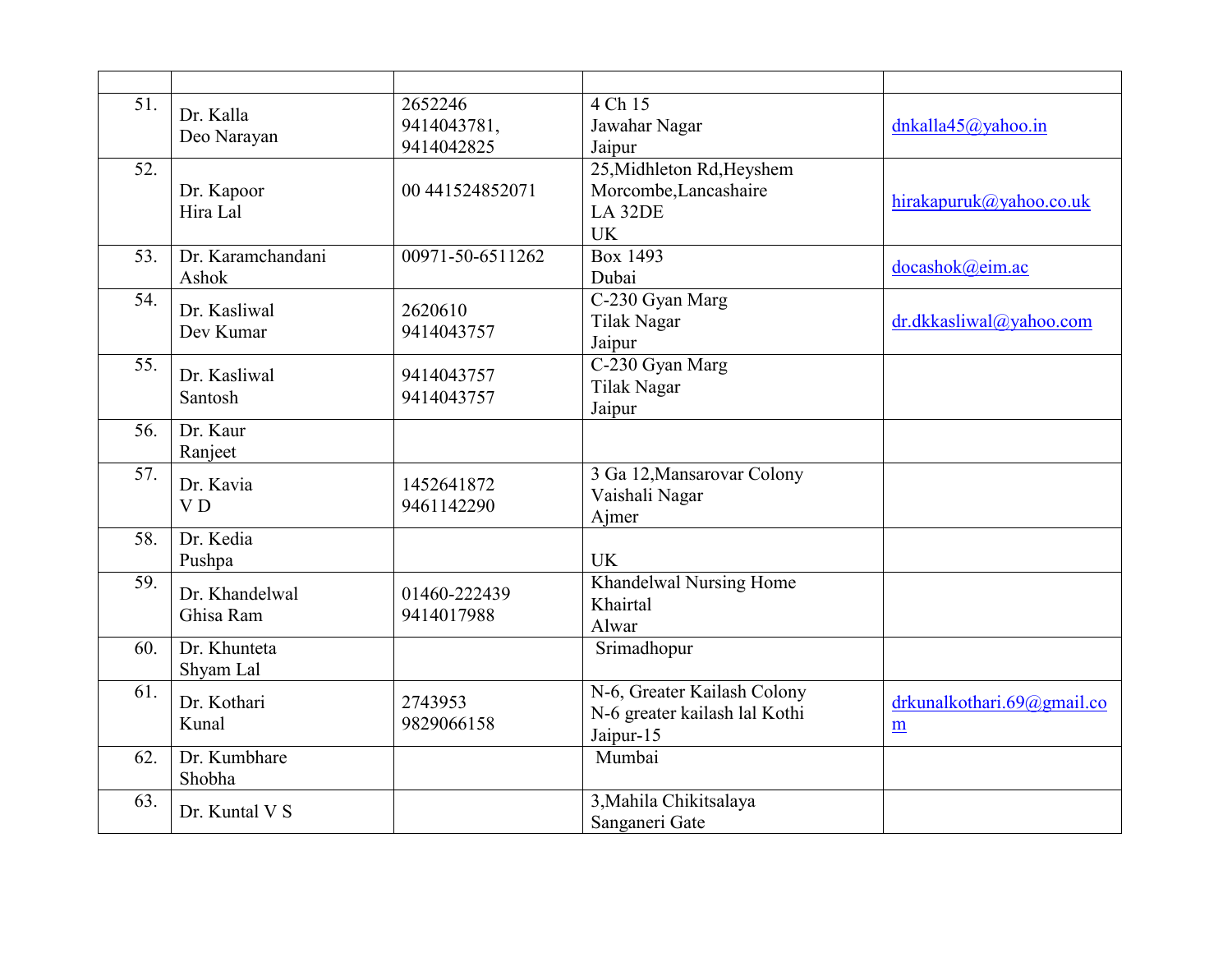|     |                                |                            | Jaipur                                                                     |                                                                                                                                      |
|-----|--------------------------------|----------------------------|----------------------------------------------------------------------------|--------------------------------------------------------------------------------------------------------------------------------------|
| 64. | Dr. Lee<br>Fone Yung           |                            |                                                                            |                                                                                                                                      |
| 65. | Dr. Maheshwari<br>Kishan Gopal |                            |                                                                            |                                                                                                                                      |
| 66. | Dr. Makhija<br>Chandra Prabha  |                            | Railway Hospital<br>Ajmer                                                  |                                                                                                                                      |
| 67. | Dr. Mali<br>Ram Dayal          | 0141-2300413               | Near Rajshree Public School<br>E-18, , Shastri Nagar<br>Jaipur             |                                                                                                                                      |
| 68. | Dr. Mathur<br>Dinesh Swaroop   | 2553206<br>9414073111      | $D-675,$<br>Malviya Nagar<br>Jaipur                                        | rmathur675@rediffmail.com,<br>$drdm675$ (@gmail.com,<br>swarupdrdinesh@rediffmail.<br>com, ashmi mathur<br>rmathur675@rediffmail.com |
| 69. | Dr. Mathur<br>GP               | 2437173<br>9001995098      | 459-A, Talwandi<br>Kota-324005                                             |                                                                                                                                      |
| 70. | Dr. Mathur<br>Madhu            | 2291291                    | New Sanganer Road<br>Sodala<br>Jaipur                                      |                                                                                                                                      |
| 71. | Dr. Mathur<br>Pratibha         | 020 85014027<br>7958240374 | 211, Fence piece Road,<br>Chigwell, Essex, IG7 5EB,<br>London<br><b>UK</b> | pratibhamathur@hotmail.co<br>$\underline{m}$                                                                                         |
| 72. | Dr. Mathur<br>Ravi Shanker     | 9636029203                 | Prof. Pathology<br>8, Vivekanand Marg, C-Scheme<br>Jaipur                  |                                                                                                                                      |
| 73. | Dr. Mehta<br>Sarla             |                            |                                                                            |                                                                                                                                      |
| 74. | Dr. Mishra<br>A K              |                            |                                                                            |                                                                                                                                      |
| 75. | Dr. Mishra                     | 0145-2660512               | 605 D, Nai Basti                                                           |                                                                                                                                      |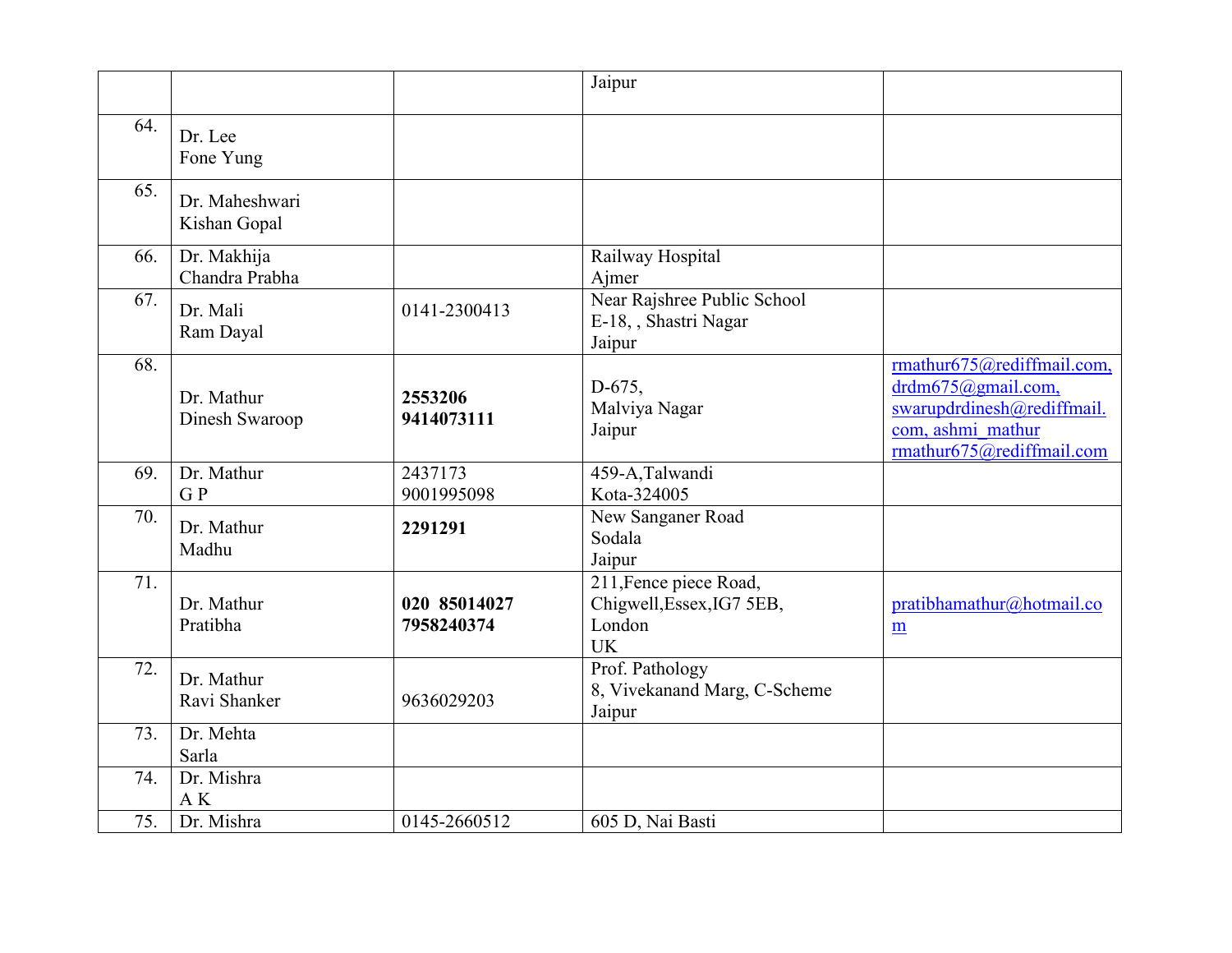|     | $\overline{B K}$         | 9660022903   | Bhagan Ganj, Nr. Shiv Mandir    |                       |
|-----|--------------------------|--------------|---------------------------------|-----------------------|
| 76. | Dr. Narayan              |              | Ajmer<br>Malviya Nagar          | At s. no.122          |
|     | Swaroop                  |              | Jaipur                          |                       |
| 77. | Dr. Narwani              |              | Mahesh Colony Dewa              |                       |
|     | N K                      | 9413823966   | Sadar Road                      |                       |
|     |                          |              | Bhilwara                        |                       |
| 78. | Dr. Pareek               |              | 1-A 8 Talwandi                  |                       |
|     | Krishna Kumar            | 9829128834   | SFS colony                      | dr.kkpareek.yahoo.com |
|     |                          |              | Kota                            |                       |
| 79. | Dr. Pathak               |              | C-125 Dayanand Marg             |                       |
|     | Sati                     | 9829033040   | Tilak Nagar                     |                       |
|     |                          |              | Jaipur                          |                       |
| 80. | Dr. Patni                |              | Kota                            |                       |
|     | Anila                    |              |                                 |                       |
| 81. |                          |              | 116, Phillips Drive             |                       |
|     | Dr. Punjal               | 412-941-3069 | Mc Murray, Pa 15317             |                       |
|     | Ashok                    |              |                                 |                       |
|     |                          |              | <b>USA</b>                      | fbd45@yahoo.com       |
| 82. | Dr. Purohit              |              | J.S (Medicine)                  |                       |
|     |                          |              | Govt.Hospital, Bali             |                       |
|     | Anand                    |              | Pali                            |                       |
| 83. |                          |              | 401-Ranmeshwar complex, pani ki |                       |
|     | Dr. Raisinghani          | 2632257314   | tanki ke pas                    |                       |
|     | CR                       | 9898222409   | Halar cross road                |                       |
|     |                          |              | <b>Valsad 396001</b>            |                       |
| 84. | Dr. Roongta              |              |                                 |                       |
|     | Shyama                   |              |                                 |                       |
| 85. |                          |              | $5$ Da $25$                     |                       |
|     | Dr. Sachdev<br><b>BK</b> | 2652575      | Jawahar Nagar                   |                       |
|     |                          | 9314269564   | Jaipur                          |                       |
| 86. |                          |              | Sdmh Hospital                   |                       |
|     | Dr. Sahni                |              | Bhawani Singh Marg              |                       |
|     | Nandini                  |              | Jaipur                          |                       |
| 87. | Dr. Sarin                |              | Near Bhartiya Hospital          |                       |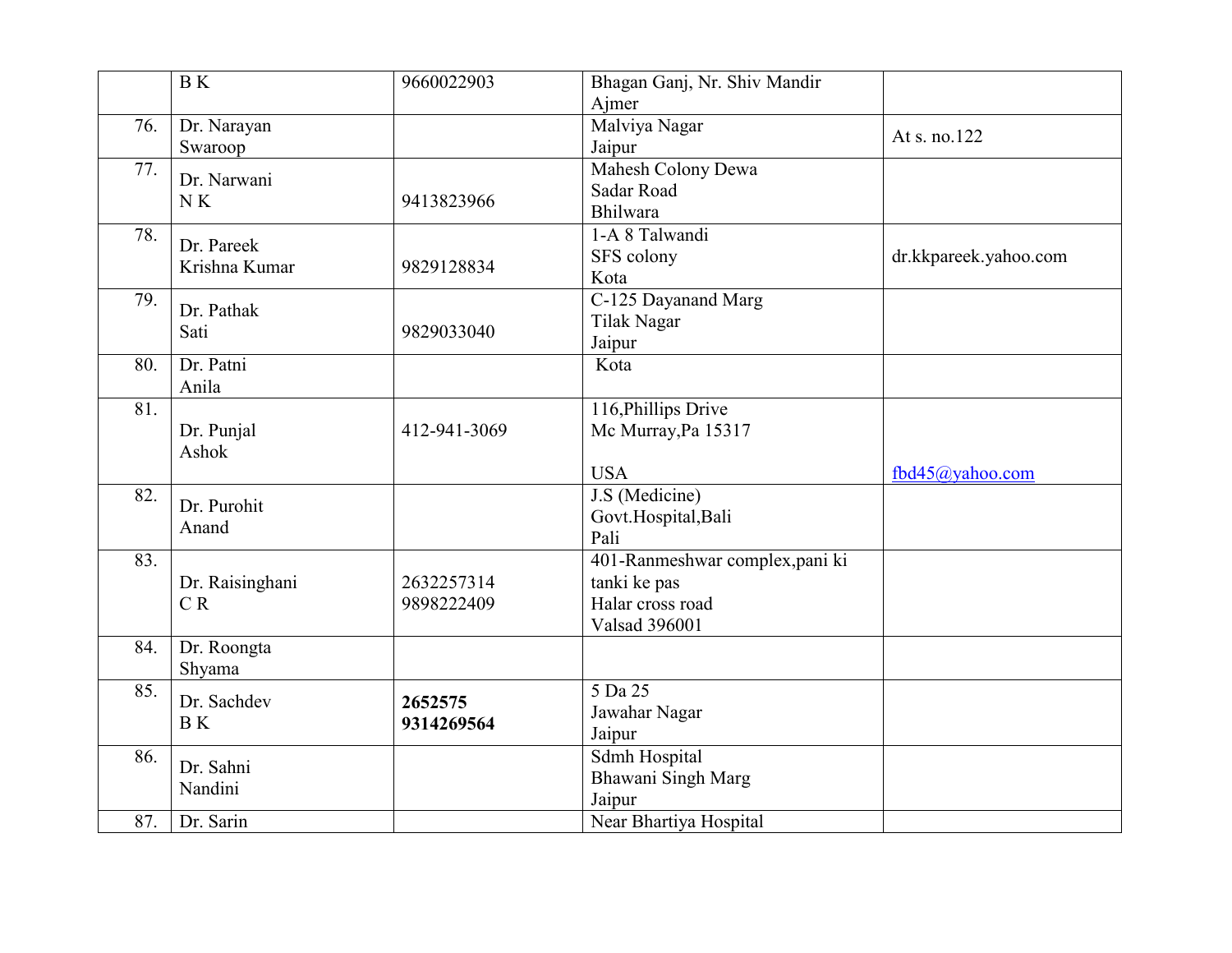|     | H M                                |                                                 | $\overline{\text{Churu}}$                                                        |                         |
|-----|------------------------------------|-------------------------------------------------|----------------------------------------------------------------------------------|-------------------------|
| 88. | Dr. Saxena<br><b>Anand Kishore</b> |                                                 | 200 Ft.Bypass, Hira-<br>Nagar-A, Ajmer Road<br>Jaipur                            |                         |
| 89. | Dr. Saxena<br>Prem                 |                                                 | C/O Simla Med.College<br><b>Ent Department</b><br>Simla(U.P)                     |                         |
| 90. | Dr. Sethi<br>Padam Chand           | 0044-1903-700501                                | White Oak, 4 Sea Drive,<br>Fering (W), Suxsex Bn 125 Hd<br>Worthing<br><b>UK</b> |                         |
| 91. | Dr. Shah<br>Govind Kant            | 2225499<br>9829190598                           | 60 Bhagat Watika<br>Civil Lines<br>Jaipur                                        |                         |
| 92. | Dr. Sharma<br>Anil                 | 2515030<br>9166368008                           | $Sb-17,$ Opp.S.D.M.H<br>Bhawani Singh Marg<br>Jaipur                             | sharmadranil@gmail.com  |
| 93. | Dr. Sharma<br>Dinesh               | Try:01442331703/234<br>1121/<br>2370392/2335929 | M.C.H Officer<br>M.C.H<br>Alwar                                                  |                         |
| 94. | Dr. Sharma<br>Khem Chand           |                                                 | $\overline{C.M.H.O}$<br>Hanumangarh                                              |                         |
| 95. | Dr. Sharma<br>Ravi Dutta           | 3244382                                         | B-112, Kardhani<br>Govindpura, Kalwar Road<br>Jaipur                             |                         |
| 96. | Dr. Shukla<br>J S                  | 0151-520986                                     | 164 Nagenchi Scheme<br><b>Bikaner-334003</b>                                     |                         |
| 97. | Dr. Sogani<br>Aruna                | 9667017895                                      | Sb-13 Bapu Nagar<br>Bhawani Singh Marg<br>Jaipur                                 |                         |
| 98. | Dr. Sukhani<br>Sugni Chand         |                                                 |                                                                                  | sugni.sukhani@gmail.com |
| 99. | Dr. Talwar<br>Sudha                |                                                 | 251 Collegiate Doctor<br>Jhons Town, Pa 15904-3205<br><b>USA</b>                 |                         |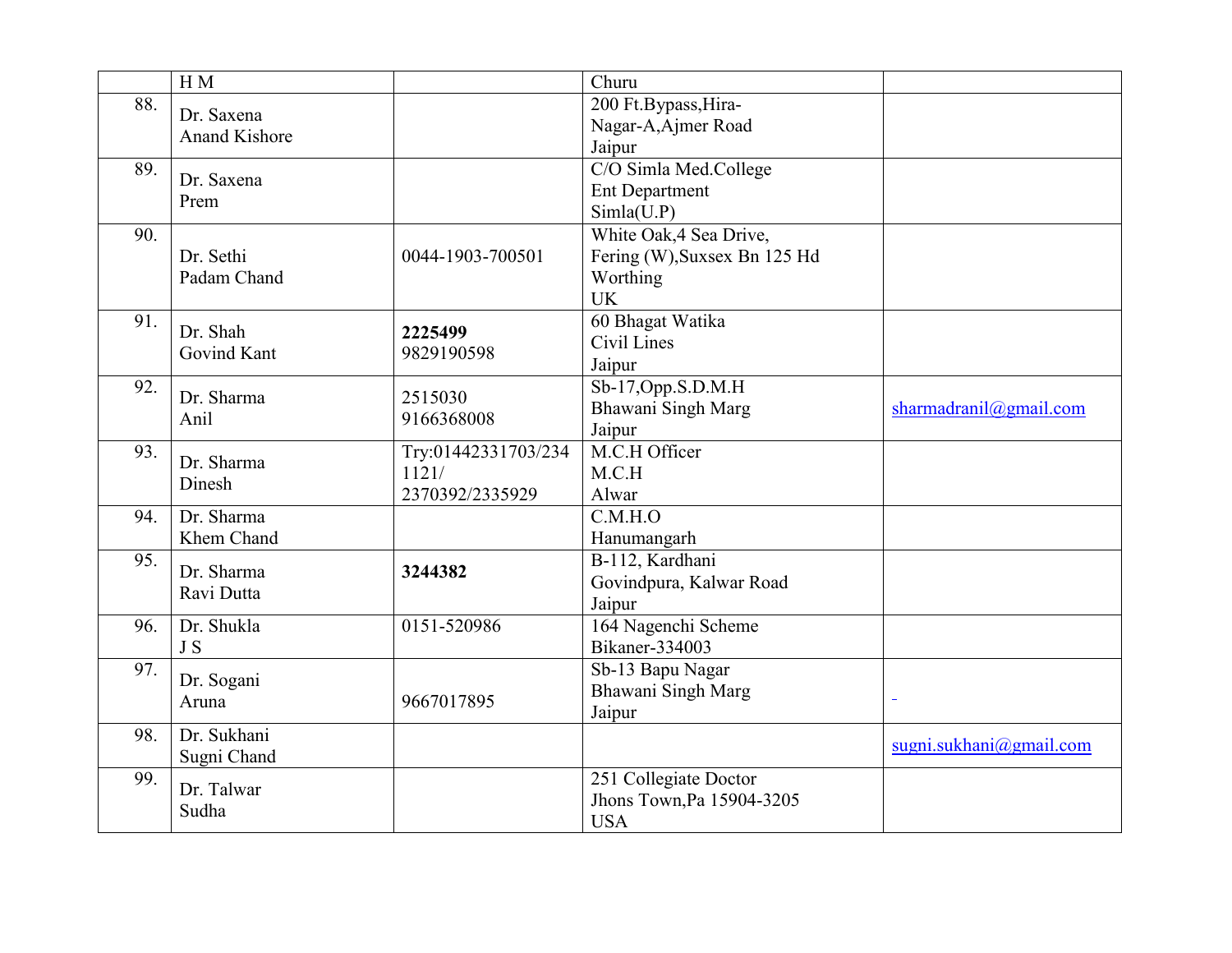| 100. | Dr. Tank<br>Indumati               |                            |                                                                                   |                         |
|------|------------------------------------|----------------------------|-----------------------------------------------------------------------------------|-------------------------|
| 101. | Dr. Toshniwal<br>Jugal Kishore     |                            | D-93, Adarsh Nagar<br>Kriplani Marg<br>Jaipur-302004                              |                         |
| 102. | Dr. Udawat<br>Madhuri              | 0141-2290184<br>7597891136 | A-111, Shri Ram Marg<br>Shyam Nagar, Sodala<br>Jaipur                             | harshema@rediffmail.com |
| 103. | Dr. Udawat<br><b>Mahesh Prasad</b> | 9928076901                 | A-111, Shri Ram Marg<br>Shyam Nagar, Sodala<br>Jaipur                             | harshema@rediffmail.com |
| 104. | Dr. Ujjwal<br>J S                  |                            | polo ground<br>Jodhpur                                                            |                         |
| 105. | Dr. Vaid<br>Shashi Bala            |                            | Zanana Hospital<br>Jaipur                                                         |                         |
| 106. | Dr. Varma<br>Jai Prakash           | 0141-2232686               | Sector 5/67, New Sector 5,<br>New Vidyadhar Nagar<br>Jaipur 302023                |                         |
| 107. | Dr. Verma<br>Sawaroop Narayan      | 0141-2608893               | $\overline{C-98}$<br>Sethi Colony, Agra Road<br>Jaipur 302004                     |                         |
| 108. | Dr. Yadav<br>GL                    | 141-2397252                | 92/196, Gokhle Marg, Shipra Path<br>Mansarover<br>Jaipur                          |                         |
| 109. | Dr. Yadav<br>Gaja Nand             | 9414076975,<br>9414058798  | E-102 janpath marg<br>shastri nagar<br>Jaipur                                     |                         |
| 110. | Dr. Malpani<br><b>Bhag Chand</b>   | 4930347 4934377            | D-18, Everest, 5th FI.,<br>Tardeoroad next to Famouscine labs,<br>Bombay-400034   |                         |
| 111. | Dr. Chandani (Sood)<br>Amita       | 00184 55921124             | W/o Dr. Chandani Suresh<br>2, Marges Way, Hopewell Junction<br>Newyork 12533-5000 |                         |